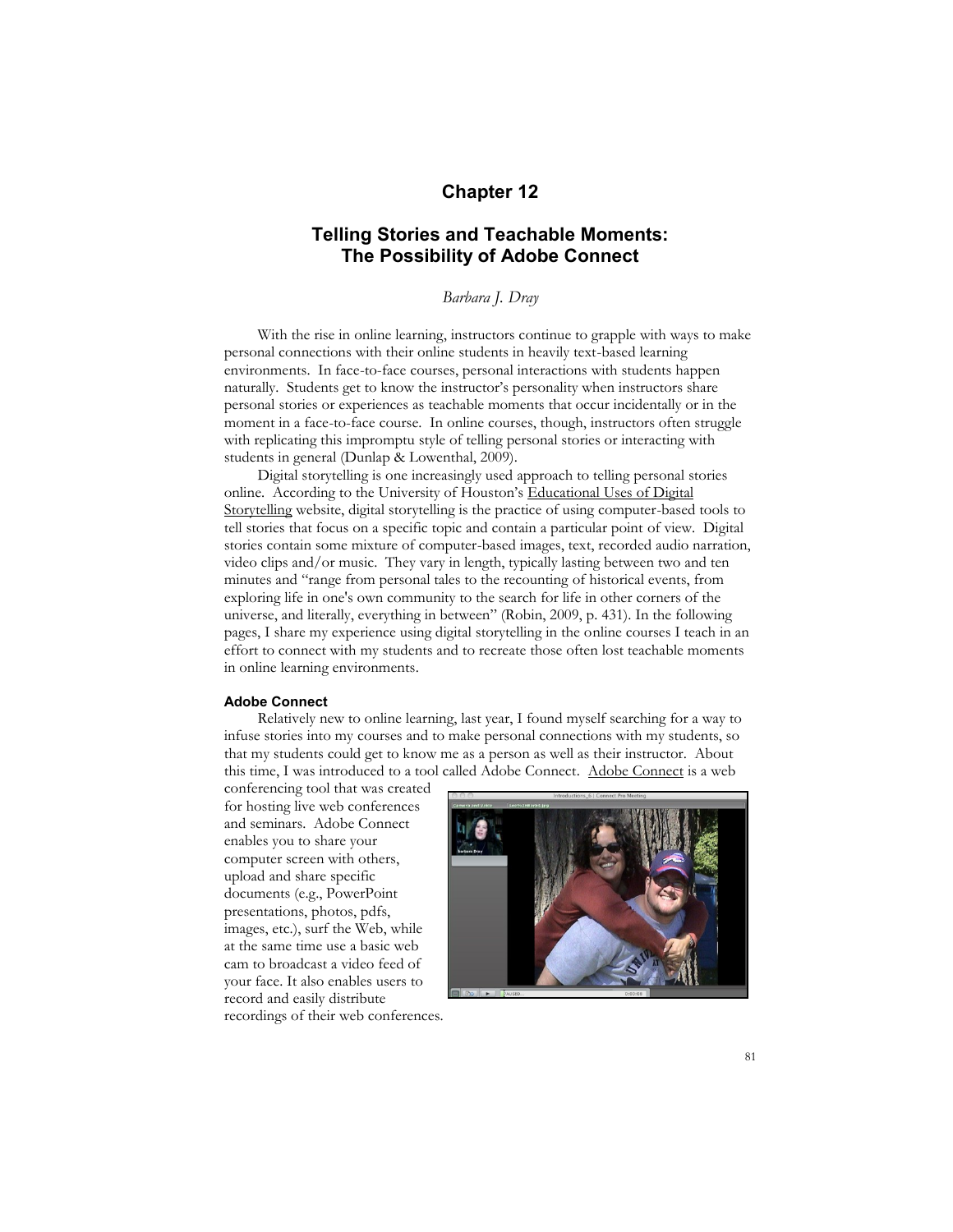Initially online instructors turned to Adobe Connect to conduct synchronous activities (e.g., virtual office hours, live chat sessions). More recently, though, instructors have begun using Adobe Connect for asynchronous activities as well (e.g., recorded lectures, recorded guest presentations, digital stories, student presentations). While there are other tools that can accomplish many of the synchronous and asynchronous activities previously mentioned (e.g., Jing is a great tool to record lectures and digital stories—as long as you keep it under 5 minutes), I found that Adobe Connect serves as a nice one-stop-shop to accomplish many of these instructional activities and specifically an easy to use tool to record digital stories.

#### **Telling Stories to Build Community**

Typically in the beginning of my face-to-face courses, my students and I spend the first few classes engaged in community building activities, sharing personal information about ourselves, and sharing aspirations for the course. I have tried to accomplish these same types of things in my online courses using asynchronous discussions. And while I have found that asynchronous discussions can easily accomplish *some* of these community building activities, I continued to feel disconnected from my students and often sensed that my students were not really "getting to know me" which I suspected had something to do with the heavily text based format of asynchronous discussions. I wasn't sure though what to do about this.

After learning more about Adobe Connect, I began to think that this tool might help in addressing these problems of disconnectedness, social presence, and over use of text-based communication (see Lowenthal & Dunlap, 2010 for more on this). After getting some basic training on Adobe Connect, I developed a digital story to introduce myself to students [https://connect.cuonline.edu/p93407692/].

While there are a number of ways you can do this, I basically selected photos of hobbies, family members, and favorite places I like to go. I then uploaded the photos to Adobe Connect through the document share pod. Once I had my photos uploaded, I thought about what I wanted to say. When I felt like I generally knew what I was going to say (i.e., the story I wanted to tell), I practiced telling my story while transitioning from picture to picture with the camera pod on. After a few practice runs, I clicked the record button and simply told my story. I addressed things like my expectations of students in the course, why I became a special educator, a little bit about my philosophy of education, and then shared about who I am when I am not teaching online, toggling between photos of my dogs and favorite places. Once I was done, I clicked the record button to stop recording and copied the URL to the recording into eCollege—the learning management system used in the School of Education and Human Development. But I didn't stop there. I also asked students as a follow-up to introduce themselves and to share photos of themselves in an asynchronous threaded discussion. The feedback from students was positive. They commented that they appreciated being able to see me and that they felt more connected to me as their instructor. For example one student said, "I am really enjoying this way of getting to know one another. It definitely helps to see and read about classmates even though we are online." Another student stated, "Thank you for posting your video intro. Most of my classes at UCD have been online and the intros really help me to have a connection with those in the class." All in all I think it really added to the development of a community of learners within the online environment.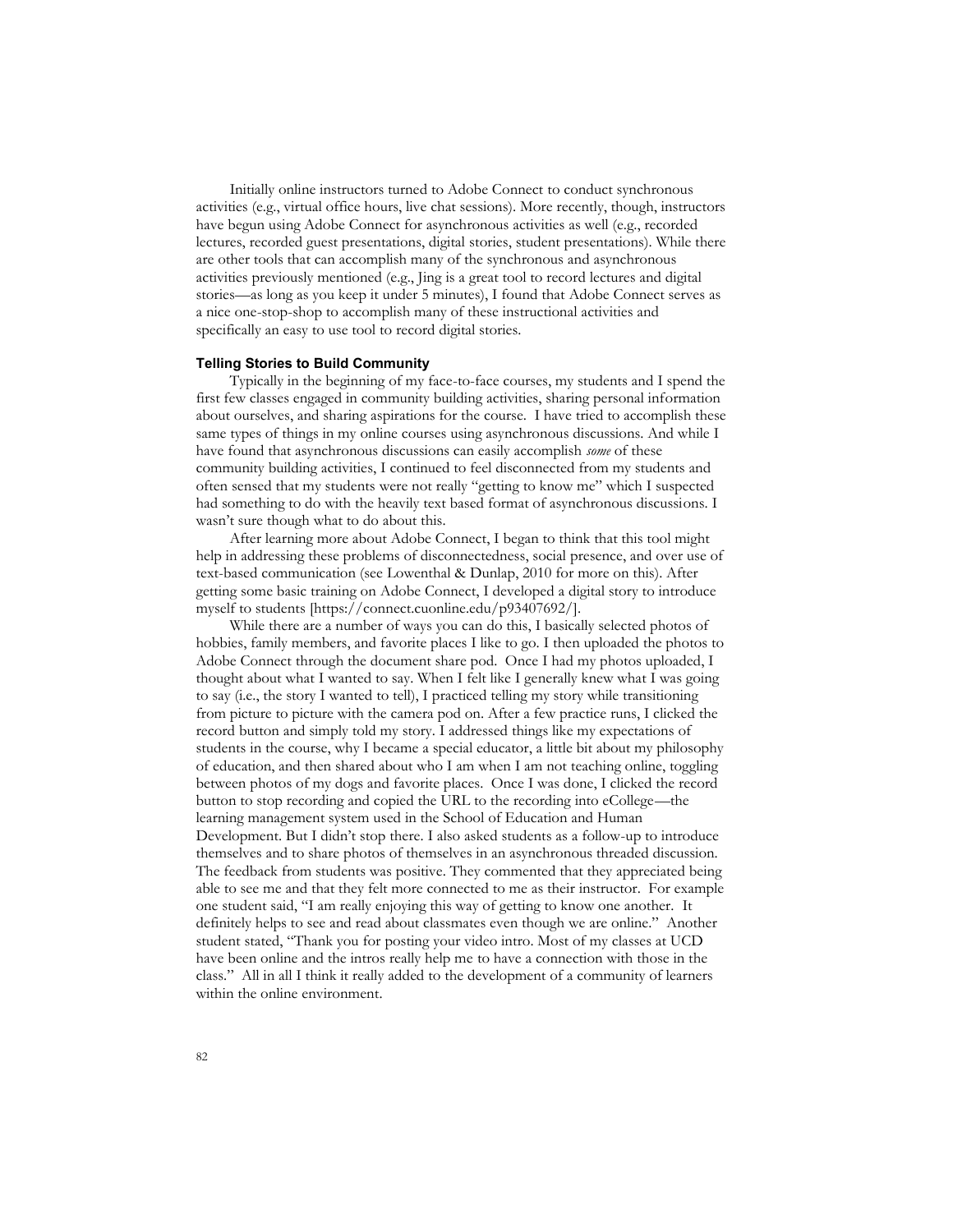### **Telling Stories to Connect to Course Content**

As a teacher educator in special education, a central component of my classes are the stories I tell. Being a former teacher myself, I often interject stories of my teaching days as well as personal experiences with my brother who is Deaf as a way of connecting with the course content, demonstrating practical application, and providing an opportunity for students to get to know me better not only professionally as a fellow teacher but personally. I find the stories provide a rich context for us to "bring the course content to life." Students also report feeling more connected to the material and have an easier time applying the content to their own teaching practices. In addition to telling stories to build community, I also use stories to connect students to the course content. So it was not long before I began finding ways to use Adobe Connect to tell these types of stories in my online courses. I basically use Adobe Connect to create two types of digital stories to connect students to the course content: demonstration of key concepts and as an anchor for students to apply key concepts.

#### *Demonstration of Key Concepts*

I have found that it is sometimes difficult to demonstrate key course concepts in text alone. Therefore, I began using Adobe Connect to create digital stories to demonstrate key concepts. For instance, in one of the courses I teach I have students develop an Eco-map (i.e., a graphical representation of the different systems that affect one's life). I wanted to show students how to develop an Ecomap with a family to problem solve and identify resources accessible to a family. An Ecomap can be used as an alternative to an interview in getting to know a family and building a relationship to better support their student's educational needs.

For this type of digital story, I told a story about my experiences of developing an Ecomap with the family of one of my past students. I uploaded photos of the student as well as sample Ecomaps from the text. I also shared my screen and showed them where in the learning management system they could find additional resources related to working with families and the chapter on alternatives to interviewing parents.

The benefit of this approach was to move beyond simply reading about how to complete an Ecomap to actually seeing and hearing how an Ecomap can be used with a real family. Students noted that prior to seeing the digital story—even after reading about the concept—they were confused, but that once they viewed the digital story where I demonstrated how I implemented the Ecomap with a family, they had a more clear understanding and were more likely to try the approach.

# *Anchoring Application of Key Concepts*

I also use digital stories to anchor the application of key concepts for students. For instance, in a course I teach, students read about the core principles of positive behavior supports model—a school wide reform movement to promote positive behavior and increased learning opportunities in schools. Initially this concept was developed to address the behavior of individual students with significant behavior concerns but has since been scaled up as a school wide approach to promoting positive behavior. An otherwise abstract concept until seen in action, I developed a digital story of one of my students, Ricardo, as an anchor for them to identify and apply the core principles of the model. Again, I uploaded photos of the student in a variety of contexts and a PowerPoint presentation on alternative communication devices to provide a visual when talking about the student's educational needs. I narrated the story using the camera and voice pod in Adobe Connect while toggling through photos of Ricardo and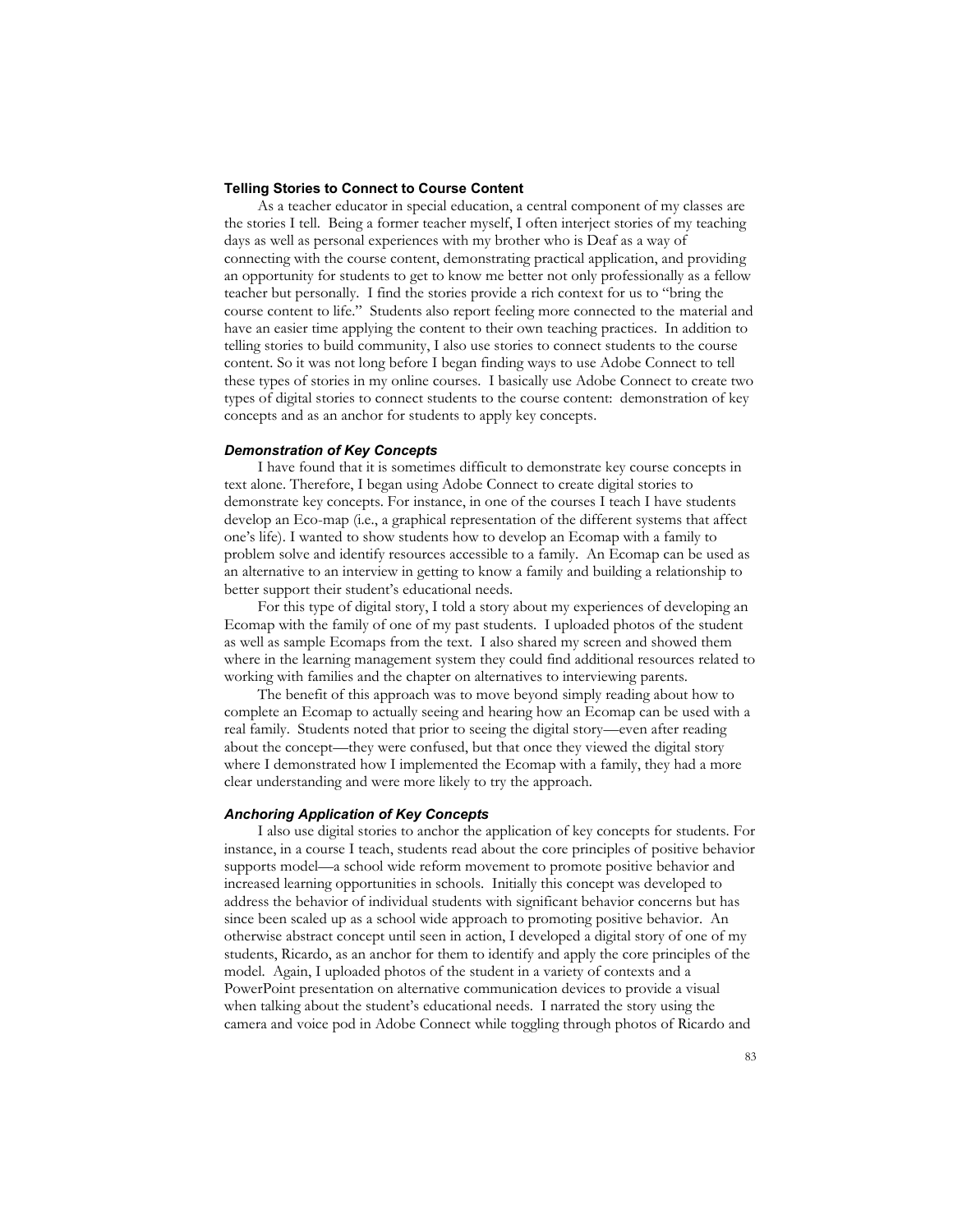the PowerPoint presentation. After students viewed the digital story, they participated in an online discussion forum to post the connections they made between the digital story of Ricardo and core principles of the positive behavior supports model from the reading (see below). Students really liked being able to apply the core principles to a case study and found that they understood the ideas more deeply as a result. Students also reported that they liked getting to know me better as a teacher and that the video helped to contextualize otherwise abstract concepts.

| JONLIN                                                                                           | <b>Positive Behavior Sup</b><br>Instructor: Donna Sobel, Barbar<br>Tools: Course Admin Gradebook Email Doc Sharing Dropbox                                                                                                                                                                                                                                                                                                                                                                             |
|--------------------------------------------------------------------------------------------------|--------------------------------------------------------------------------------------------------------------------------------------------------------------------------------------------------------------------------------------------------------------------------------------------------------------------------------------------------------------------------------------------------------------------------------------------------------------------------------------------------------|
| Author<br>Course<br><b>Course Home</b>                                                           | INSTRUCTIONS FOR DISCUSSION #2 - APPLYING THE KEY IDEAS OF PBS<br><b>MODEL</b>                                                                                                                                                                                                                                                                                                                                                                                                                         |
| Syllabus<br>Required Readi<br>Introductions<br>Q/A about the<br>Course Schedul<br>Unit 1 Feedbac | "People with disabilities are often told what they can do, with whom they can do it,<br>and where, when and how they can do it. In contrast, enhancing the process of<br>self-determination involves changing systems and redesigning environments with a<br>view to minimizing external (often coercive) influences and making the person with<br>disabilities the primary causal agent in his or her own life" (p. 6).                                                                               |
| Unit 2 Feedbac<br><b>CR-Resources</b><br>Unit 3 Feedbac<br>Unit 1                                | The quote above was selected by a few of your peers and it inspired me to create th<br>discussion topic related to one of the students I worked with when I taught in<br>Albuguergue NM. Begin my viewing the video on Ricardo's Story by clicking the link<br>below!                                                                                                                                                                                                                                  |
| Week 1 Reading<br>Week 2 Reading                                                                 | https://connect.cuonline.edu/p48925591/                                                                                                                                                                                                                                                                                                                                                                                                                                                                |
| Unit 1 - Discu<br>RG 1 Ans Key<br>PBS & RtI                                                      | Now that you have viewed the video on Ricardo's Story, answer the following<br>question:                                                                                                                                                                                                                                                                                                                                                                                                               |
| RG 2 ANS KEY<br>圖<br>Unit 2                                                                      | In what ways does Ricardo's story map to the key components of the PBS<br>Model presented in the Carr et. al. article?                                                                                                                                                                                                                                                                                                                                                                                 |
| Unit 3<br>Unit 4<br>Unit 5<br><b>Assignments</b>                                                 | For example, I sat with the parent and asked her what were her life goals for Ricard<br>- this is an example of a life span perspective because I wanted to learn more about<br>the life goals the parents had for Ricardo then map back to what we could begin wit<br>in the present to get to that life goal, - what else could it be an example of? What<br>other parts of the story fit into the life span perspective? (these questions are<br>rhetorical, you do not need to answer in the post) |
|                                                                                                  | Select 2-3 key ideas from the Carr et. al. article and map back to examples<br>from Ricardo's story.                                                                                                                                                                                                                                                                                                                                                                                                   |
| $\left  \frac{1}{2} \right  \left  \frac{1}{2} \right  \left  \frac{1}{2} \right $               | Please try to build on your peer's responses by minimizing duplicate answers. So be<br>sure to read what has been posted before posting your response - as there are man<br>examples illustrated through this story J                                                                                                                                                                                                                                                                                  |
|                                                                                                  | Enjoy!                                                                                                                                                                                                                                                                                                                                                                                                                                                                                                 |

## **Conclusion**

Creating digital stories in Adobe Connect has assisted me in making more authentic connections not only with the content of the course, but with my students on a personal level. The stories I create incorporate documents (e.g., .pdf, .ppt, and .doc), photos, and screen sharing to view web-based material. I hope my experience can help you think differently about the way you "present" information in your courses and engage students in the material. I have found that Adobe Connect can be a very effective and easy to use tool to create digital stories that engage students in (a) applying key concepts, (b) demonstrating skills, and (c) as a vehicle for getting to know the professor better. Whether you have used storytelling as an instructional tool in your face-to-face courses or not, I encourage you to begin experimenting with telling more